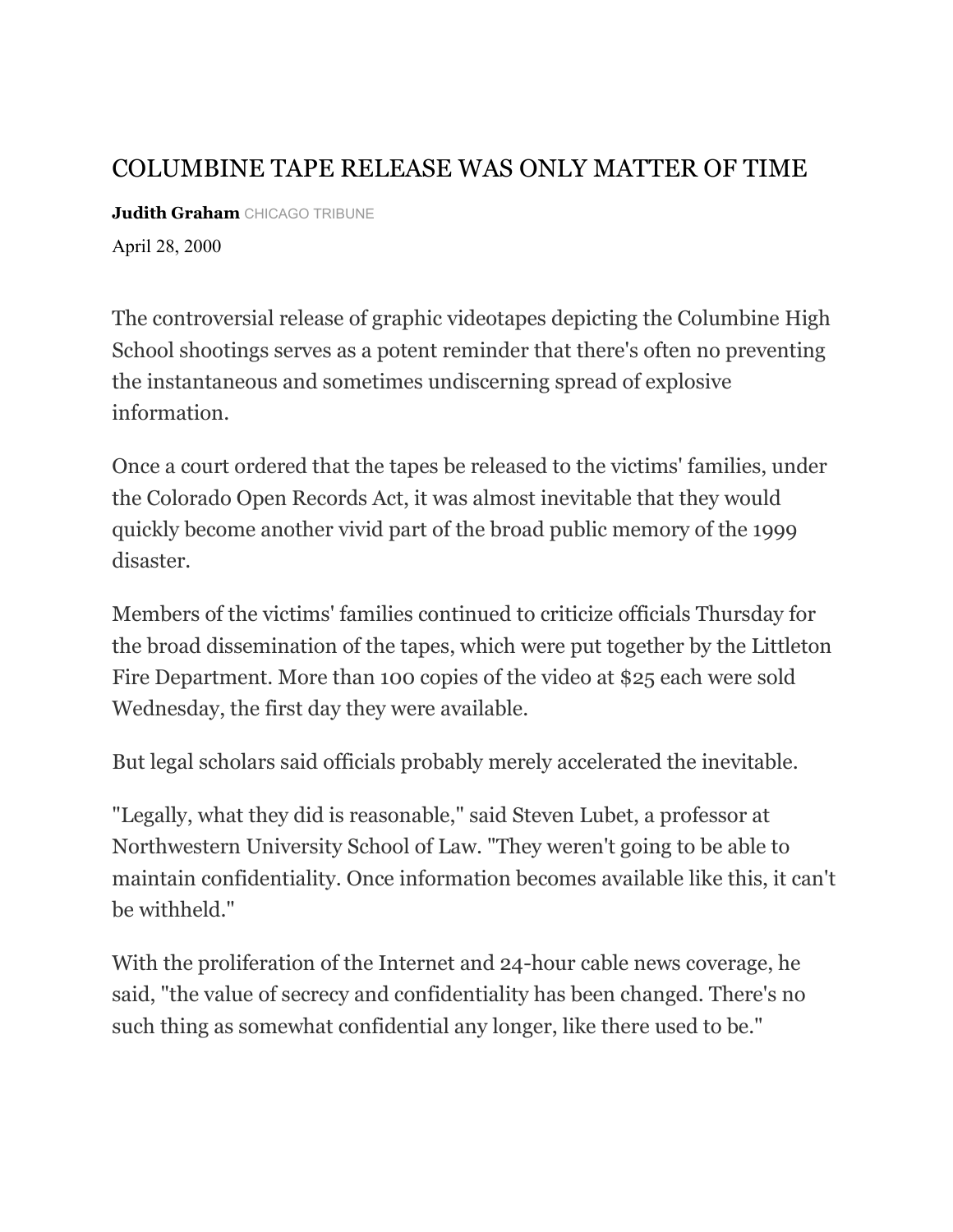What's more, the widespread availability of camcorders means scenes that usually are off-limits to professional photographers--such as the crime scene inside Columbine High School--can be photographed by amateurs who happen to be there or who come with their own agendas.

Witness the Littleton firefighters who wanted to impress their colleagues with a "training" video, set to music.

"With video cameras getting into so many people's hands, we're going to be seeing a lot more of this than we used to. There are going to be more images of everything, including sex and violence, and the ones we will focus on will be the most intense ones. It's going to take some getting used to," said Mitchell Stephens, author of "the rise of the image and the fall of the word" and a professor of journalism at New York University.

Jefferson County Atty. Frank Hutfless said late Thursday that his office and Sheriff John Stone had fought hard against the release of the tapes, denying hundreds of Open Records Act requests. But after lawyers for some Columbine families sued, and a judge ordered the release of the tapes, "we simply had no choice but to release the videotapes."

Hutfless said lawyers for the Columbine families could have requested the tapes as part of the discovery process in their suits against the county. In that case, he said, the videos would have been protected and not made public.

Portions of the Columbine videos appeared on national and local newscasts Wednesday and were posted on the Internet by news organizations. During the past year, an edited version--excluding the most graphic footage--has been shown at 82 presentations to fire and emergency medical groups across the country.

The Littleton Fire Department won't say why the music was added to scenes of violence and the horrifying aftermath of 13 murders and two suicides.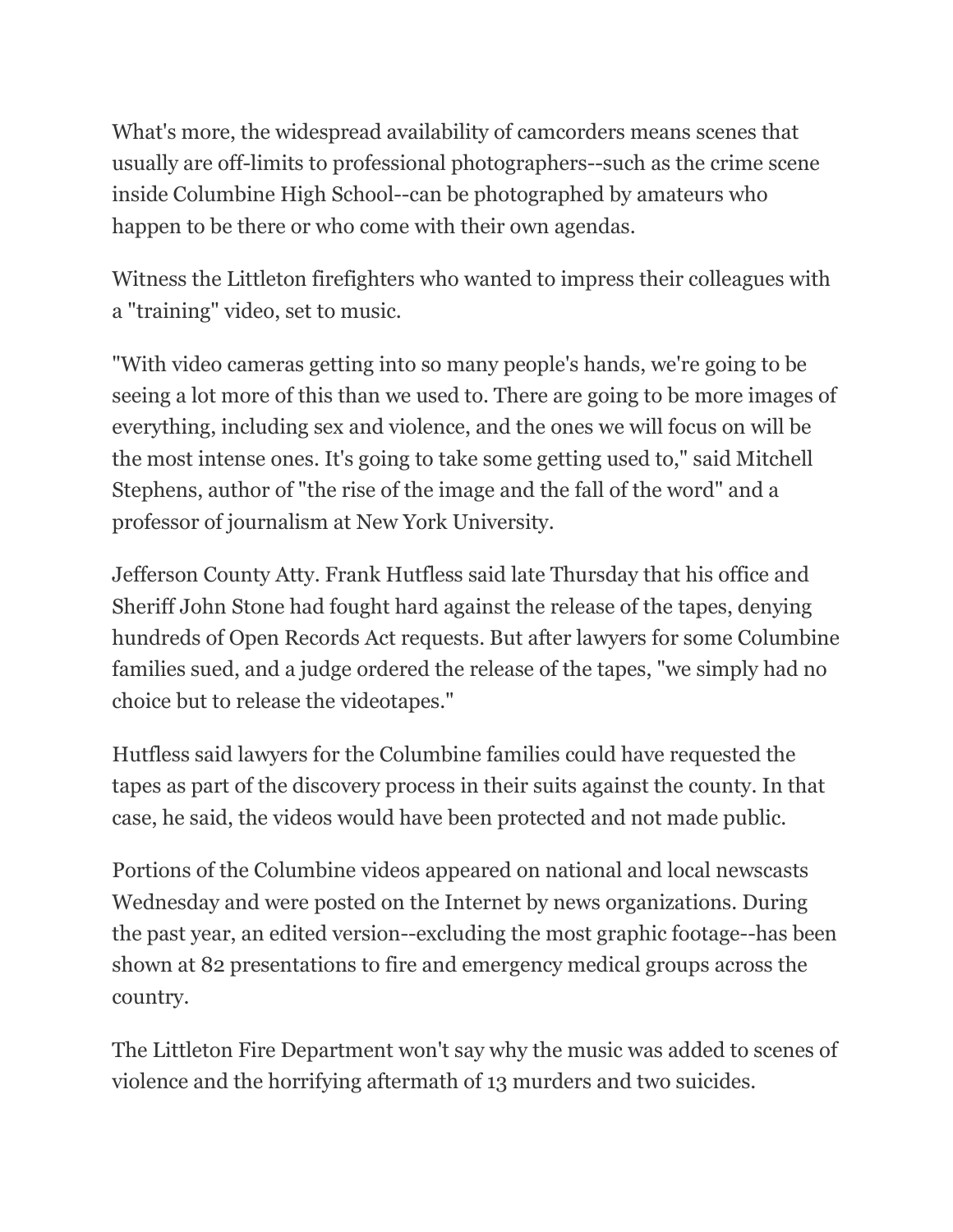The employee who shot the video on his own time was trying to create an "effective presentation," a department news release said.

The widespread dissemination of images that arouse prurient interest isn't new: The Internet has broadcast live births, and videos and magazines have profited from bedroom scenes for years.

But an image of pools of blood from dead students, with identifying name tags close by, set to a popular song, underscores what some find a troubling progression.

Since Socrates complained about writing getting into everyone's hands without proper instructions from philosophers in ancient Greece, experts have warned that people won't know what to do with information when they get it, Stephens noted.

But he dismissed the concern, calling attention to images from last weekend's government raid on the home of Elian Gonzalez's relatives or the earlier video of Elian's appeal to his father.

"The reality is, not only do you get these pictures, you get all sorts of commentary on the pictures helping to explain what really went on. Everyone was so afraid of what the public would think, but once people read about it and thought about it, no one went nuts. It just shows that if you let information flow freely, good information will oust the bad," Stephens said.

In Colorado, there was an outpouring of distress and rage at the release of the Columbine videos, especially from the families of victims. Beth Nimmo, mother of Rachel Scott, who was killed eating lunch outside the school, said her daughter did not hear music while she died--she heard screams, shots and explosions. The tapes offered a sickening distortion, Nimmo lamented.